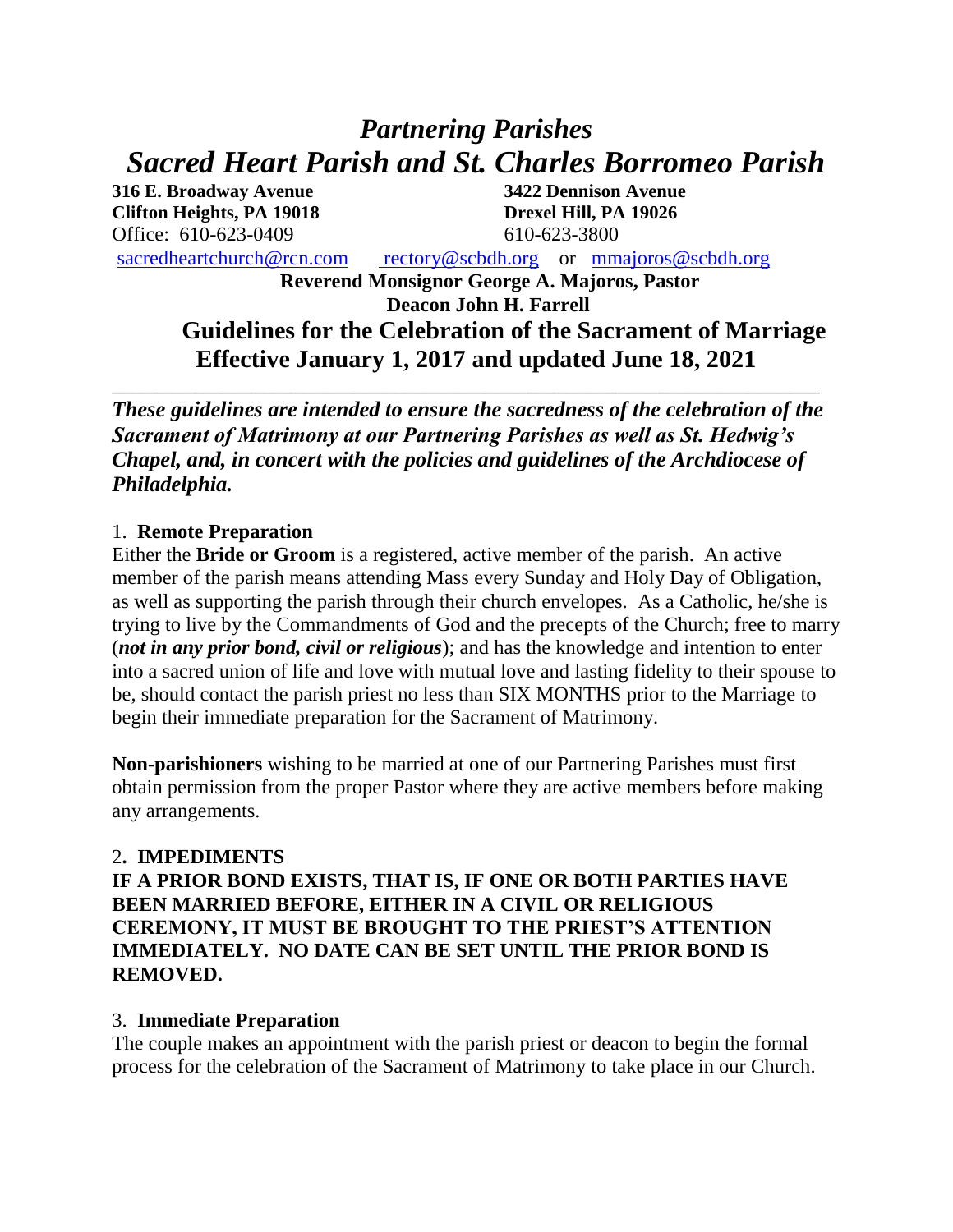The parish priest or deacon will outline the steps of the formal process which include the various meetings with the priest or deacon, gathering the necessary documents, a formal training session, called Pre-Cana, which is required, and the completion of the Pre-Nuptial Investigation Form.

A pamphlet is available at the rectory with time and locations of Pre-Cana throughout the Archdiocese of Philadelphia. Unfortunately, neither **Sacred Heart Church nor St. Charles Borromeo Church offers a Pre-Cana/ pre-marital preparation Program.**

## 4. **Celebration of the Sacrament of Matrimony**

There are three forms to celebrate the Sacrament of Matrimony:

- A) The Order of Matrimony within Mass when both persons are Catholic.
- B) The Order of Matrimony Outside of Mass when one person is a Catholic and the other person is a baptized Christian from another denomination.
- C) The Order of Matrimony between a Catholic and an unbaptized person.

# 5. **Times for the Celebration for the Order of Matrimony**

- A) Friday Celebrations: 4:00P.M; 5:00P.M.; 6:00P.M.
- B) Saturday Celebrations: 11:00A.M.; 1:30P.M. (Subject to Saturday Confession time, followed by the Saturday Vigil Mass time)
- C) Sunday Celebrations: A Nuptial Liturgy can take place on Sundays but must follow the liturgical guidelines for the Celebration of the Lord's Day (Readings of that Sunday and Prayers).

# 6. **DOCUMENTS NEEDED**

Catholics are required to provide:

- A) A *recent certified copy of one's Baptismal Certificate* (no older than within six months prior to the wedding with notations).
- B) A recent copy of their Certificates of Confirmation and First Holy Communion.

To obtain these certificates, the Catholic parties need to call or write the church where these Sacraments where received by them. Once the certificates are received, bring them with you the next time you see the priest or deacon.

- C) If one Catholic is not from the parish, he/she must obtain a **Freedom to Marry Letter** from their respective Pastor.
- D) **Death Certificates, Civil Divorce Decree and Tribunal Decree**, if these apply.
- E) **Pre-Marital Witness Testimony Forms** for both the Bride and Groom will be provided by the parish priest or deacon. The Bride and Groom will be required to have witnesses (2 each for bride & groom) who will provide written testimony of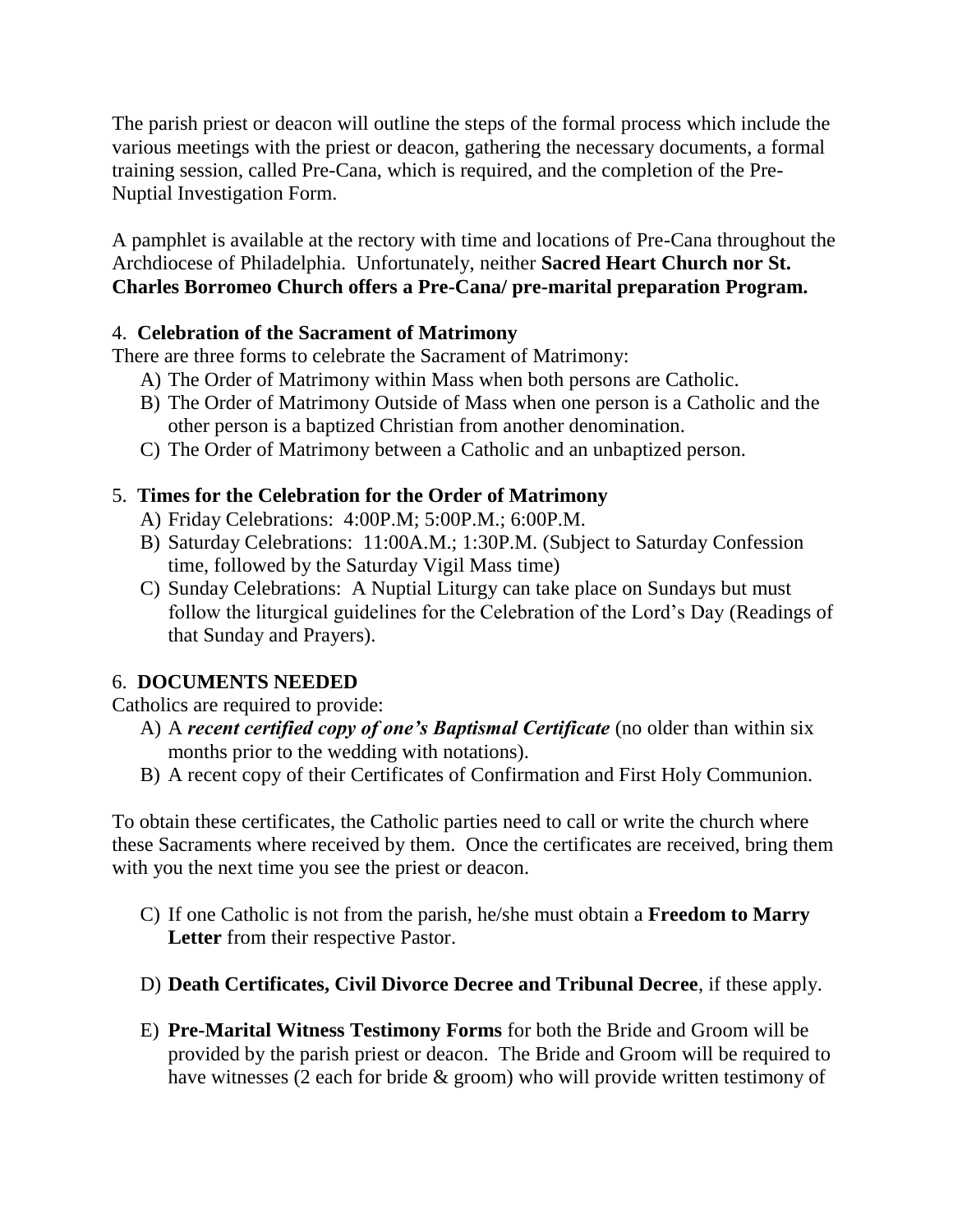freedom to marry. The priest or deacon will explain how these forms will be executed**.**

F) **Marriage License MUST** be brought to the rehearsal to ensure that the celebration of the Sacrament of Matrimony can take place. **PLEASE NOTE: NO LICENSE NO MARRIAGE.**

## **7. DECORATIONS**

Flowers are permitted. The Church does not provide flowers, stands, or wedding candles. Please determine beforehand if the flowers will not remain in Church, nor be taken after the wedding.

## **For Insurance purposes, safety and decorum:**

- **WE DO NOT PERMIT A RUNNER** (Center aisle is 100 feet long).
- **NO RICE OR SEEDS CAN BE THROWN BECAUSE OF INSURANCE CONCERNS**.

# 8. **PHOTOGRAPHY**

The photographers and or videographers are welcome to provide flash and movie service as long as they do their job with reverence and decorum in Church. NO standing on church furniture, discreet movement during the liturgy, and never permitted in the sanctuary. Taking pictures in the church *after the Wedding is never a given. Any request should be discussed prior to finalizing your plans for the liturgy.*

#### 9. **MUSIC**

**Sacred Heart Parish: Rectory** (610-623-0409) or (sacredheartchurch@rcn.com) **St. Charles Borromeo Parish: Mr. Patrick Hamlet** [\(patrick.hamlet77@gmail.com\)](mailto:patrick.hamlet77@gmail.com) The couple planning their Liturgy must contact our **Parish Music Director,** who will assist in the approved selections of liturgical music appropriate for the celebration of the Sacrament of Matrimony.

The customary fees are listed below. It is permitted to bring in another soloist or accompanist, who performs at another Catholic Church, however there is **a "bench fee" of \$150.00 additional,** since our Music Director must be here to supervise. These matters must be discussed first with the parish priest or deacon and then with the Parish Music Director at the above number.

#### 10. **FEES**

**\$300.00** Parishioner **\$700.00** Non- parishioner

| \$150.00 | Cantor               |
|----------|----------------------|
| \$150.00 | Organist             |
| \$25.00  | Sexton               |
| \$15.00@ | 2 Altar Servers      |
| \$50.00  | <b>Rehearsal Fee</b> |
|          |                      |